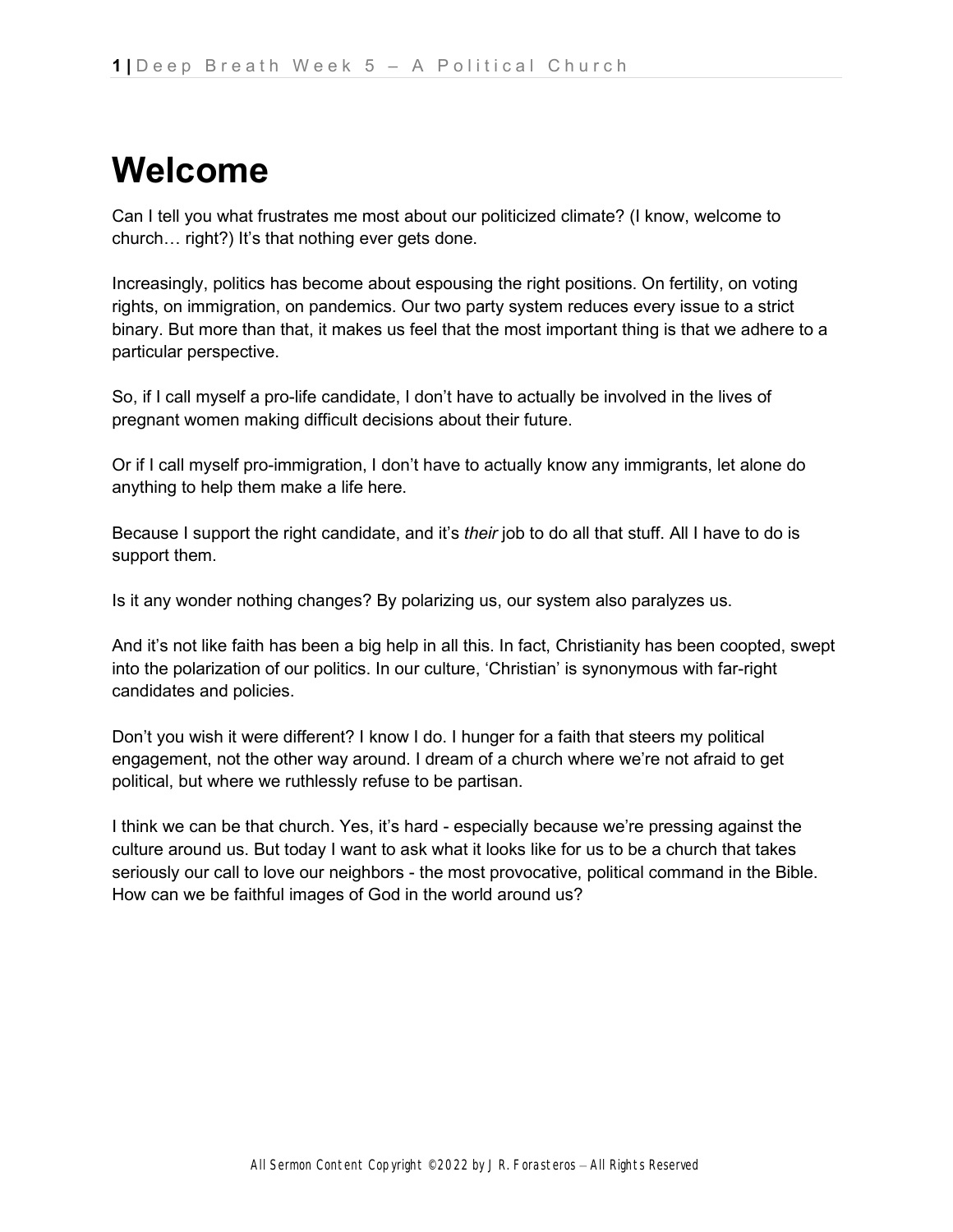## **Message**

Welcome to the season of Epiphany! This time in the church year, we ask who God is. Who is this one who came to us on Christmas?

This year, our series is called Deep Breaths. We're at the beginning of 2022, almost two full years into the COVID-19 pandemic. We're all tired. We're all wondering how many more variants we'll have to deal with, how much longer until we can relax a little. The idea of *doing* more right now is exhausting. So we're not doing. We're resting - resting in who God is.

In both Greek and Hebrew, the same word means both 'breath' and 'spirit'. So as we breathe deeply here at the beginning of the year, we're also pausing to make space for God's Spirit to fill us.

Given the last couple of years, we could use some comfort, some of God's presence. And we all want to know: When is this going to be over?

We began last week where we should always begin: with an assurance that God is with us. We named our trauma and affirmed how important our gathering for worship is. Last week, Sonya helped us imagine how God calls us together for the good of our world.

Today, I want to explore another area that's caused innumerable hardships in the last few years - politics. There was a brief moment at the beginning of the pandemic where it seemed as though we might come together as a nation, across the social and cultural and political divides, to beat the virus. That hope didn't last long - soon response to the pandemic was politicized, with safety precautions and care for one's neighbor somehow becoming markers of party affiliation. So too the temporary unity around the condemnation of George Floyd's murder. And then came the election results and the insurrection, followed by the vaccine - all of which somehow became partisan issues.

Conversations that used to be friendly have become fraught. It's become trite to say we're more divided than ever, but those divisions are certainly more apparent than ever. And we really struggle to know how to navigate. Do we confront? Do we educate? Do we avoid, avoid, avoid?

More than that, we want to know how our faith plays into this divided world. And that's no easy question. As a rule, we don't tend to like Christians who are political. In fact, in a 2006 survey of non-Christians about what they don't like about Christians, Gabe Lyons of the Barna organization found that one of the top 6 turn-offs was that Christians are 'too political'.

But it feels harder and harder *not* to be political these days, especially when even your choice to get vaccinated, wear a mask or worship virtually gets labeled 'political'.

So how are a people of faith supposed to respond to a divided world?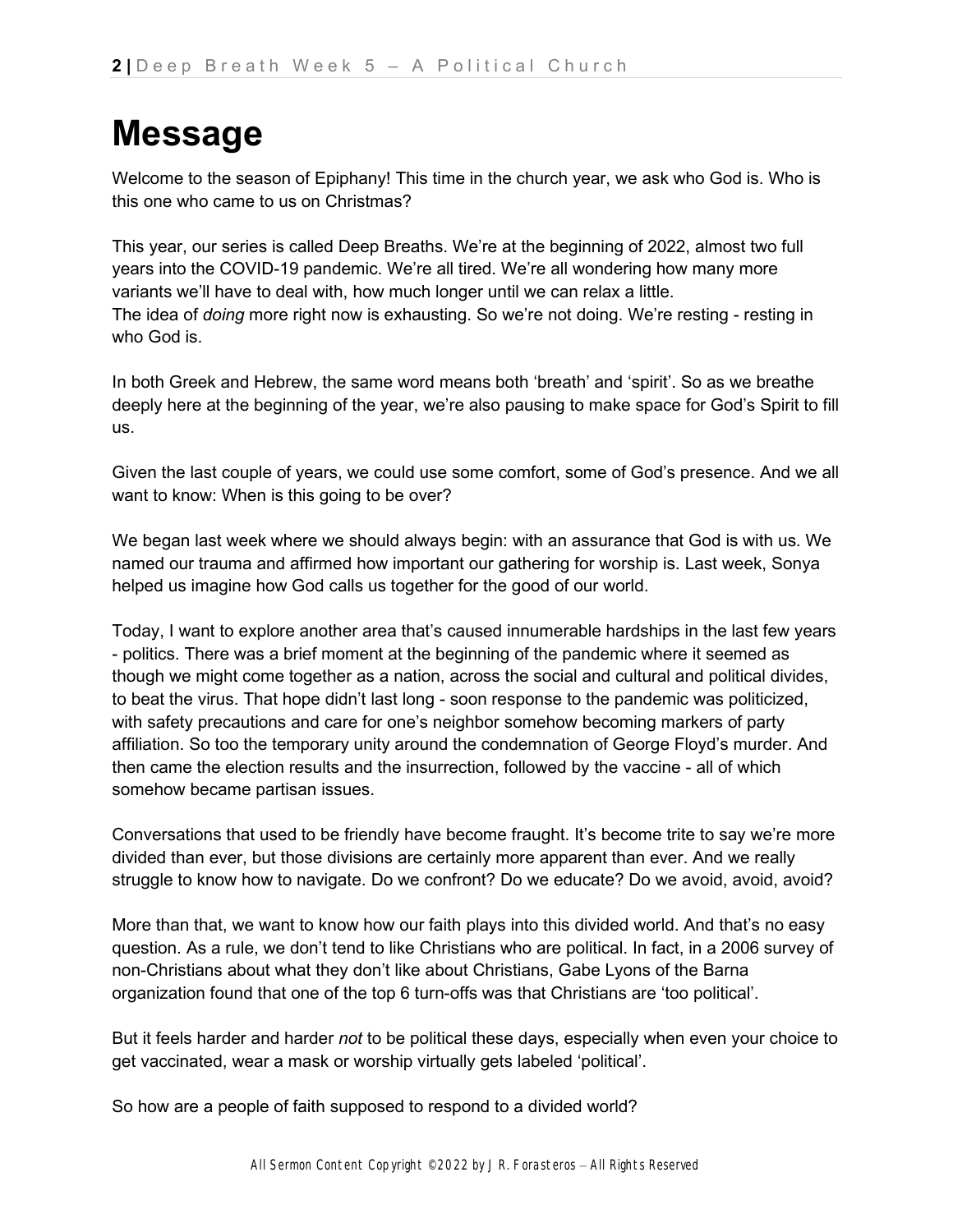Believe it or not, the answer is to get more political.

I know… wasn't that the problem? Well, it turns out… not exactly. If you're confused, don't worry. Let's turn to the prophet Isaiah.

Isaiah prophesied in the southern Kingdom of Judah in the years before Assyria conquered the northern Kingdom of Israel. The main role of prophets in Isaiah's day was to be a check on the king, to speak God's will to the king's authority to ensure the king ruled as God desired. (Sort of an ancient checks-and-balances system.)

Isaiah began his ministry under King Uzziah, who was one of Judah's most powerful kings. He \*officially\* reigned for 52 years, though the last decade or so was… strange.

In his early years, Uzziah was amazing. He invested in infrastructure, built up Judah's economy and was faithful to God's way.

Then… something happened. We're not sure why, but Uzziah got cocky. He went into the temple and burned incense - which is a priestly duty. The priests understood this as an attempt to consolidate power - Uzziah wanted to be a king-priest. It would be like if our president tried to disband the Supreme Court and Congress.

Before anyone could figure out what to do, Uzziah was struck with leprosy. As a result, he had to spend the last decade or so of his reign in a separate living quarters, isolated from everyone else. His son took over and was a 'co-regent' with him.

I share all that because this scene we're witnessing from Isaiah takes place in the year King Uzziah died. So imagine the political turmoil in the nation. In recent memory, a ruler has tried to usurp more power than he has right to. And the new king is ruling, but the old king still has a lot of power even though he's in isolation and everyone really just wants to go back to the good times when the economy was strong and we could trust the king and everything was good.

So what does Isaiah see?

It was in the year King Uzziah died that I saw the Lord. He was sitting on a lofty throne, and the train of his robe filled the Temple. -- Isaiah 6:1 (NLT)

How would you feel if you saw this vision? Excited? Relieved? Would you believe Isaiah felt terrified?

Attending him were mighty seraphim, each having six wings. With two wings they covered their faces, with two they covered their feet, and with two they flew. They were calling out to each other,

"Holy, holy, holy is the Lord of Heaven's Armies! The whole earth is filled with his glory!"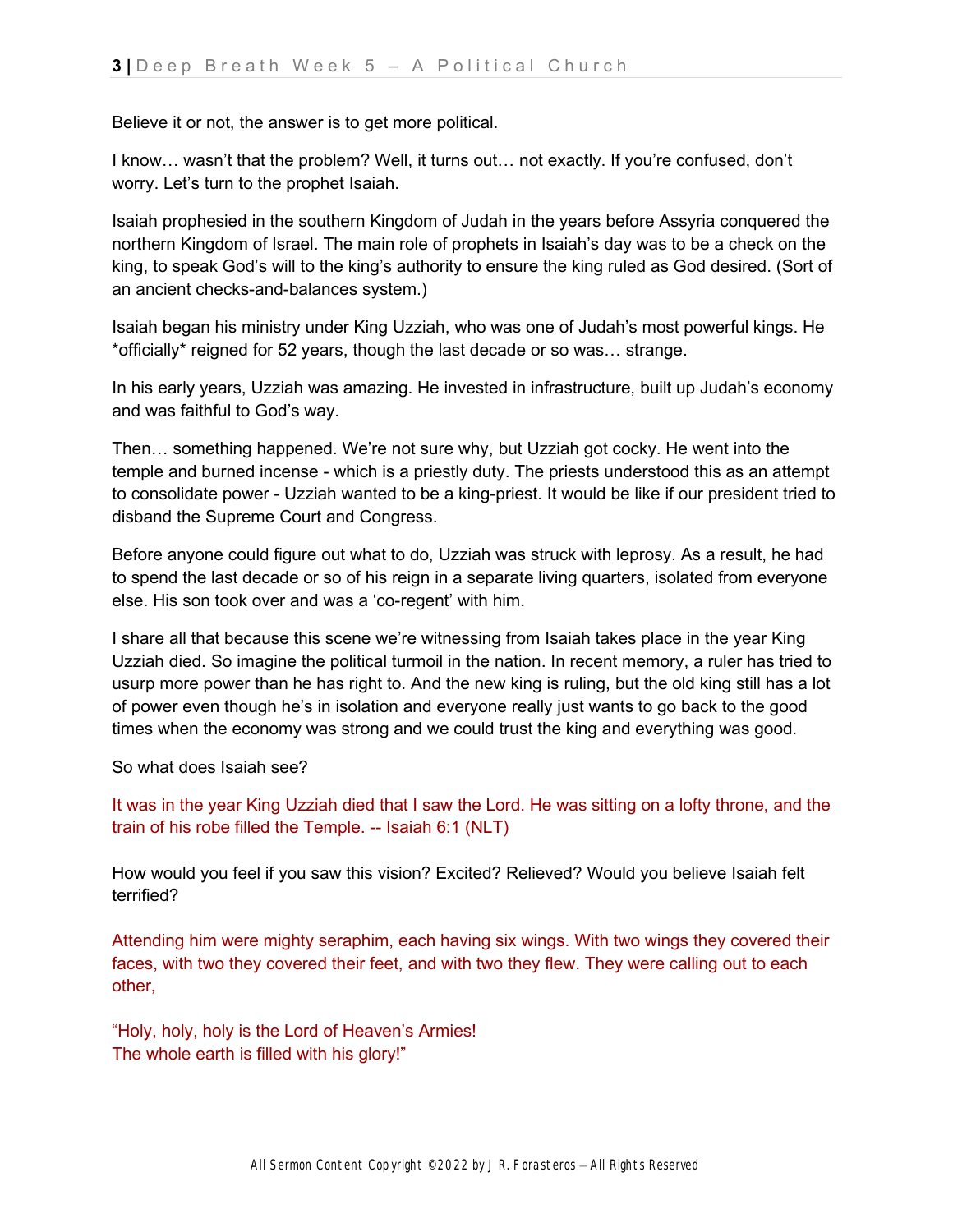Their voices shook the Temple to its foundations, and the entire building was filled with smoke. - - Isaiah 6:2–4 (NLT)

How would you feel if you saw this vision? Excited? Relieved? Would you believe Isaiah felt terrified?

Then I said, "It's all over! I am doomed, for I am a sinful man. I have filthy lips, and I live among a people with filthy lips. Yet I have seen the King, the Lord of Heaven's Armies." -- Isaiah 6:5 (NLT)

In seeing God's transcendent holiness, Isaiah becomes painfully aware of how he doesn't measure up. And not just him, but all of Judah. He says, "We're a mess right now. No one has a clue what we're doing. We're not worthy of having you as our God!"

This is such a good, faith-filled and humble response. Notice Isaiah doesn't rejoice that he was holy enough to enter God's throne room. He doesn't say, "Oh, see? I was right, so now God and I are going to judge all our enemies together!"

No, he says, "Wow. We've all missed it, and now that God is here, we're all in trouble."

I understand, following this impulse, that churches like ours have a tendency to want to be a sort of neutral harbor. Doesn't matter if you're red or blue, you're welcome here. Doesn't matter if you're pro-science or anti-science, you're welcome here. Doesn't matter if you're BLM or all lives matter, you're welcome here.

We want to say, "Hey, we're all wrong so let's meet in the middle."

But Ashley challenged us on that a couple of weeks ago - the Church isn't called to be a place where we all put aside our differences and pretend to get along. God didn't create us to ignore conflict. God created us to make peace. And - as we saw a few weeks ago - we can't do that until we acknowledge that there's not peace.

That's hard for us to hear, but consider with me: faith in Jesus is built on confession and repentance. We acknowledge we're sinners and we turn to God and change. This is is what God calls us to do - it's just that when it comes to politics, confession feels scary. And repentance - doing something different - feels like giving up.

But this is where any Christian engagement with politics has to begin: that God cares deeply about us, about our lived reality together. God does not exist in some mythical middle. God does not want us all simply to get along.

God is our king. God is our president and congress and court. God has a particular, specific vision for our world, and only God's vision for us truly leads to flourishing for everyone.

And we're not living up to God's vision. This (gesturing around us) ain't it.

That was true for Isaiah, and it's true for us. So let's see what happens next in Isaiah's vision: